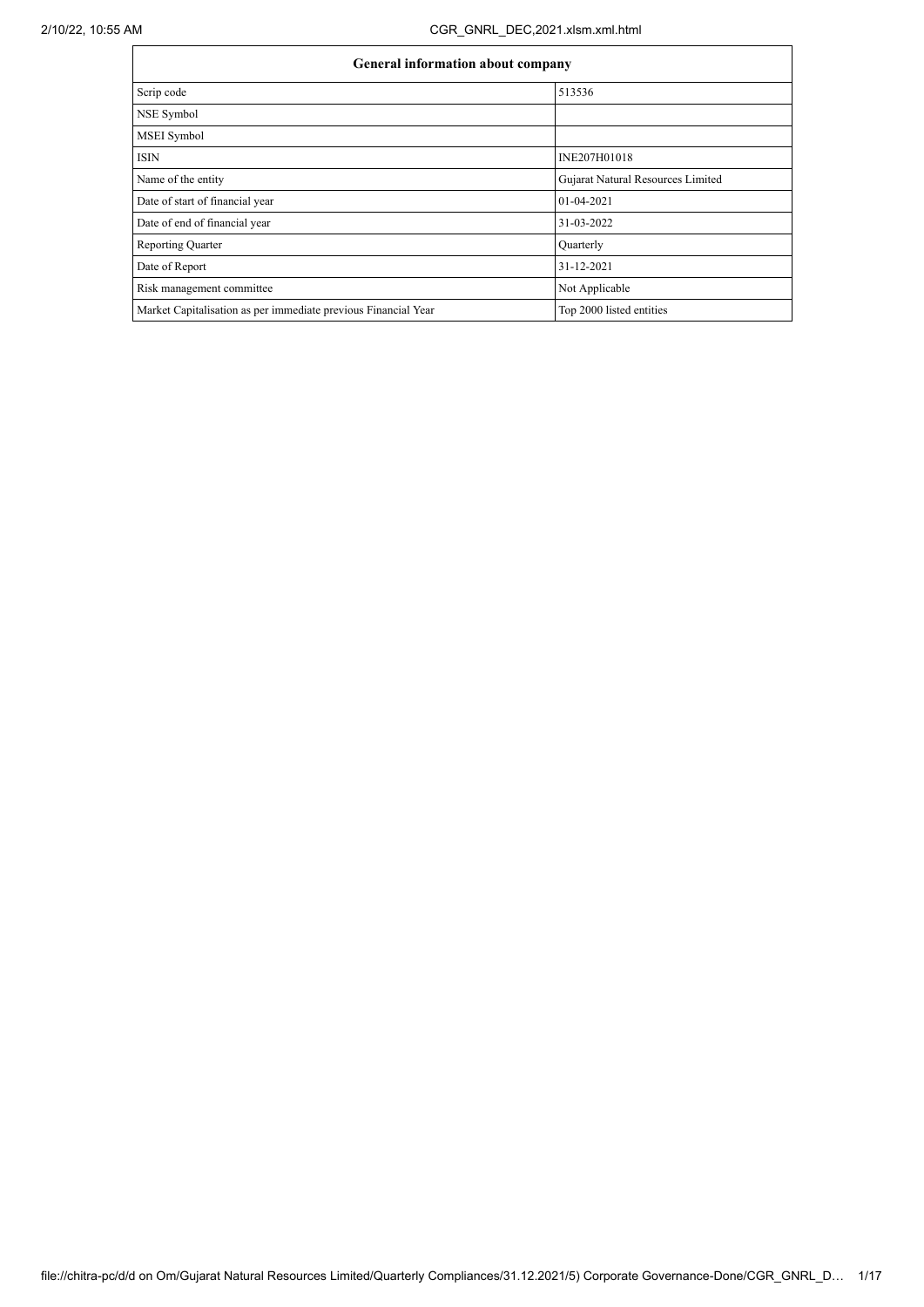## **Annexure I**

## **Annexure I to be submitted by listed entity on quarterly basis**

## **I. Composition of Board of Directors**

|                     |            |                                                       |                                       |                               |                          | Disclosure of notes on composition of board of directors explanatory                                 |                                             |                                          |                                                     |                      |                                            |                                                                                                                                                |                                                                                                                                                                   |                                                                                                                                                                          |                                                                                                                                                                                                         |
|---------------------|------------|-------------------------------------------------------|---------------------------------------|-------------------------------|--------------------------|------------------------------------------------------------------------------------------------------|---------------------------------------------|------------------------------------------|-----------------------------------------------------|----------------------|--------------------------------------------|------------------------------------------------------------------------------------------------------------------------------------------------|-------------------------------------------------------------------------------------------------------------------------------------------------------------------|--------------------------------------------------------------------------------------------------------------------------------------------------------------------------|---------------------------------------------------------------------------------------------------------------------------------------------------------------------------------------------------------|
|                     |            |                                                       |                                       |                               |                          |                                                                                                      |                                             |                                          | Whether the listed entity has a Regular Chairperson |                      | Yes                                        |                                                                                                                                                |                                                                                                                                                                   |                                                                                                                                                                          |                                                                                                                                                                                                         |
|                     |            |                                                       |                                       |                               |                          |                                                                                                      |                                             |                                          | Whether Chairperson is related to MD or CEO         |                      | Yes                                        |                                                                                                                                                |                                                                                                                                                                   |                                                                                                                                                                          |                                                                                                                                                                                                         |
| PAN                 | <b>DIN</b> | Category 1<br>of directors                            | Category 2<br>of directors            | Category<br>3 of<br>directors | Date<br>of<br>Birth      | Whether<br>special<br>resolution<br>passed?<br>[Refer Reg.<br>$17(1A)$ of<br>Listing<br>Regulations] | Date of<br>passing<br>special<br>resolution | <b>Initial Date</b><br>of<br>appointment | Date of Re-<br>appointment                          | Date of<br>cessation | Tenure<br>of<br>director<br>(in<br>months) | No of<br>Directorship<br>in listed<br>entities<br>including<br>this listed<br>entity (Refer<br>Regulation<br>17A of<br>Listing<br>Regulations) | No of<br>Independent<br>Directorship<br>in listed<br>entities<br>including this<br>listed entity<br>(Refer<br>Regulation<br>$17A(1)$ of<br>Listing<br>Regulations | Number of<br>memberships<br>in Audit/<br>Stakeholder<br>Committee(s)<br>including this<br>listed entity<br>(Refer<br>Regulation<br>$26(1)$ of<br>Listing<br>Regulations) | No of post of<br>Chairperson in<br>Audit/<br>Stakeholder<br>Committee<br>held in listed<br>entities<br>including this<br>listed entity<br>(Refer<br>Regulation<br>$26(1)$ of<br>Listing<br>Regulations) |
| AFGPS2827G          | 02467830   | Non-<br>Executive -<br>Non<br>Independent<br>Director | Chairperson<br>related to<br>Promoter |                               | $07 -$<br>$09 -$<br>1944 | Yes                                                                                                  | $27-02-$<br>2020                            | 23-08-1991                               |                                                     |                      |                                            | $\overline{4}$                                                                                                                                 | $\mathbf{0}$                                                                                                                                                      | $\overline{4}$                                                                                                                                                           | $\theta$                                                                                                                                                                                                |
| AEOPS9910M 00297447 |            | Executive<br>Director                                 | Not<br>Applicable                     | MD                            | $31 -$<br>$08 -$<br>1973 | NA                                                                                                   |                                             | 31-08-1996                               | 22-01-2020                                          |                      |                                            | $\overline{4}$                                                                                                                                 | $\mathbf{0}$                                                                                                                                                      | $\overline{4}$                                                                                                                                                           |                                                                                                                                                                                                         |
| AAIPT8029L          | 02916910   | Non-<br>Executive -<br>Independent<br>Director        | Not<br>Applicable                     |                               | $01 -$<br>$02 -$<br>1947 | Yes                                                                                                  | $30 - 09 -$<br>2021                         | 23-01-2010                               | 30-09-2019                                          | $30 - 11 -$<br>2021  | 143                                        | $\theta$                                                                                                                                       | $\mathbf{0}$                                                                                                                                                      | $\mathbf{0}$                                                                                                                                                             | $\mathbf{0}$                                                                                                                                                                                            |
| ATAPM1689A          | 07658223   | Non-<br>Executive -<br>Independent<br>Director        | Not<br>Applicable                     |                               | $15 -$<br>$12 -$<br>1987 | NA                                                                                                   |                                             | 14-02-2017                               |                                                     |                      | 59                                         | $\overline{\mathbf{3}}$                                                                                                                        | 3                                                                                                                                                                 |                                                                                                                                                                          | $\overline{4}$                                                                                                                                                                                          |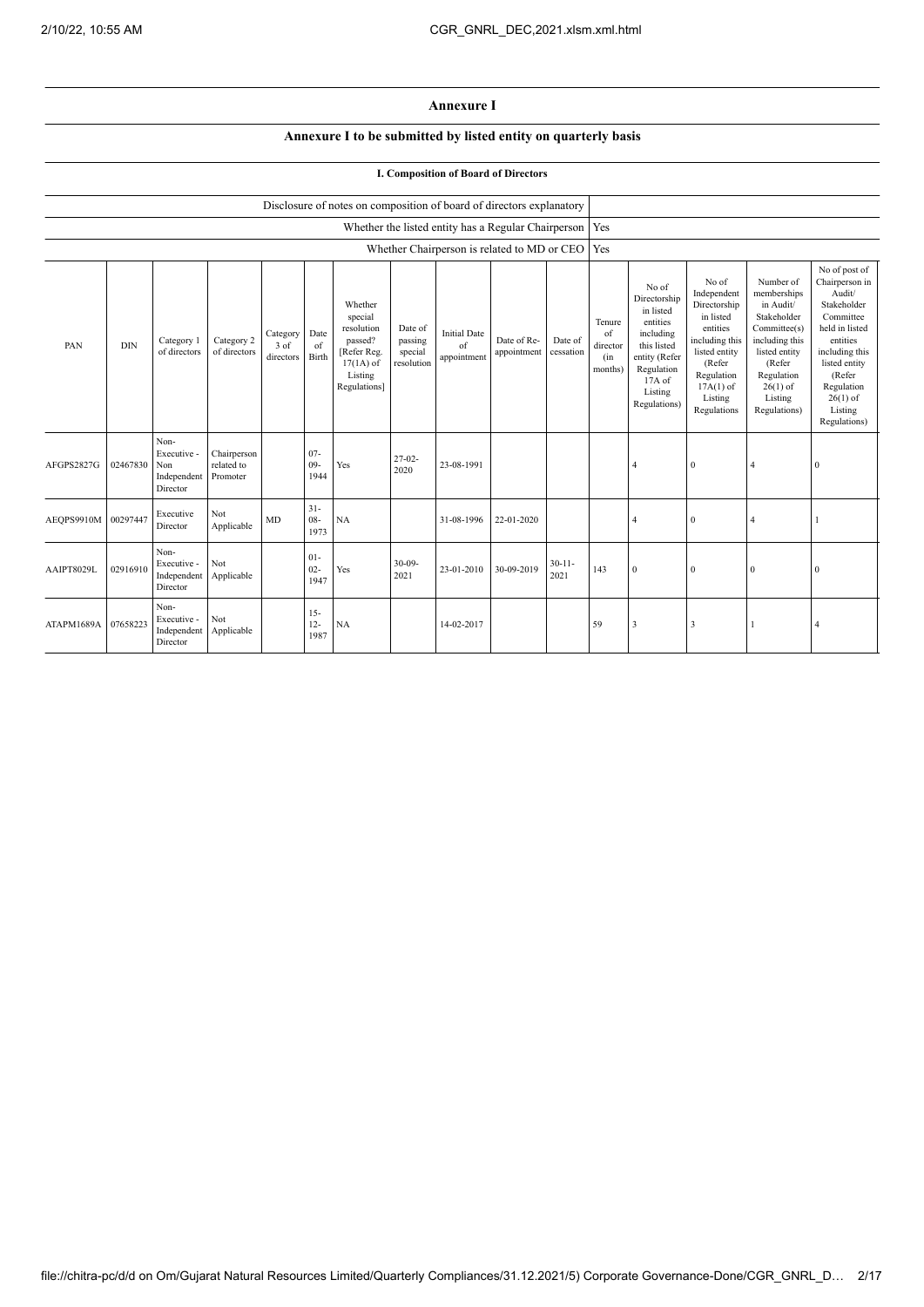I

|    |                                                     | <b>I. Composition of Board of Directors</b> |                     |            |                                                       |                               |                               |                          |                                                                                                      |                                             |                                          |                            |                      |                                            |                                                                                                                                                  |                                                                                                                                                                      |                                                                         |
|----|-----------------------------------------------------|---------------------------------------------|---------------------|------------|-------------------------------------------------------|-------------------------------|-------------------------------|--------------------------|------------------------------------------------------------------------------------------------------|---------------------------------------------|------------------------------------------|----------------------------|----------------------|--------------------------------------------|--------------------------------------------------------------------------------------------------------------------------------------------------|----------------------------------------------------------------------------------------------------------------------------------------------------------------------|-------------------------------------------------------------------------|
|    |                                                     |                                             |                     |            |                                                       |                               |                               |                          | Disclosure of notes on composition of board of directors explanatory                                 |                                             |                                          |                            |                      |                                            |                                                                                                                                                  |                                                                                                                                                                      |                                                                         |
|    | Whether the listed entity has a Regular Chairperson |                                             |                     |            |                                                       |                               |                               |                          |                                                                                                      |                                             |                                          |                            |                      |                                            |                                                                                                                                                  |                                                                                                                                                                      |                                                                         |
| Sr | Title<br>(Mr)<br>Ms)                                | Name of the<br>Director                     | PAN                 | <b>DIN</b> | Category 1<br>of directors                            | Category 2<br>of<br>directors | Category<br>3 of<br>directors | Date<br>of<br>Birth      | Whether<br>special<br>resolution<br>passed?<br>[Refer Reg.<br>$17(1A)$ of<br>Listing<br>Regulations] | Date of<br>passing<br>special<br>resolution | <b>Initial Date</b><br>of<br>appointment | Date of Re-<br>appointment | Date of<br>cessation | Tenure<br>of<br>director<br>(in<br>months) | No of<br>Directorship<br>in listed<br>entities<br>including<br>this listed<br>entity (Refer<br>Regulation<br>$17A$ of<br>Listing<br>Regulations) | No of<br>Independent<br>Directorship<br>in listed<br>entities<br>including<br>this listed<br>entity<br>(Refer<br>Regulation<br>$17A(1)$ of<br>Listing<br>Regulations | m<br>S<br>C(<br>$\,$ in<br>$\mathbf{h}$<br>$\mathbf{I}$<br>$\mathbb{R}$ |
| 5  | Mrs                                                 | Sheetal<br>Pandya                           | AXTPP4272D          | 07148000   | Non-<br>Executive -<br>Non<br>Independent<br>Director | Not<br>Applicable             |                               | $15 -$<br>$07 -$<br>1987 | NA                                                                                                   |                                             | 20-10-2020                               |                            | $31 - 12 -$<br>2021  |                                            | $\Omega$                                                                                                                                         | $\Omega$                                                                                                                                                             | $\Omega$                                                                |
| 6  | Mr                                                  | Chandrakant<br>Natubhai<br>Chauhan          | ATWPC1048B 08057354 |            | Non-<br>Executive -<br>Independent<br>Director        | Not<br>Applicable             |                               | $12 -$<br>$07 -$<br>1993 | NA                                                                                                   |                                             | 30-09-2021                               |                            |                      | 3                                          |                                                                                                                                                  |                                                                                                                                                                      | 6                                                                       |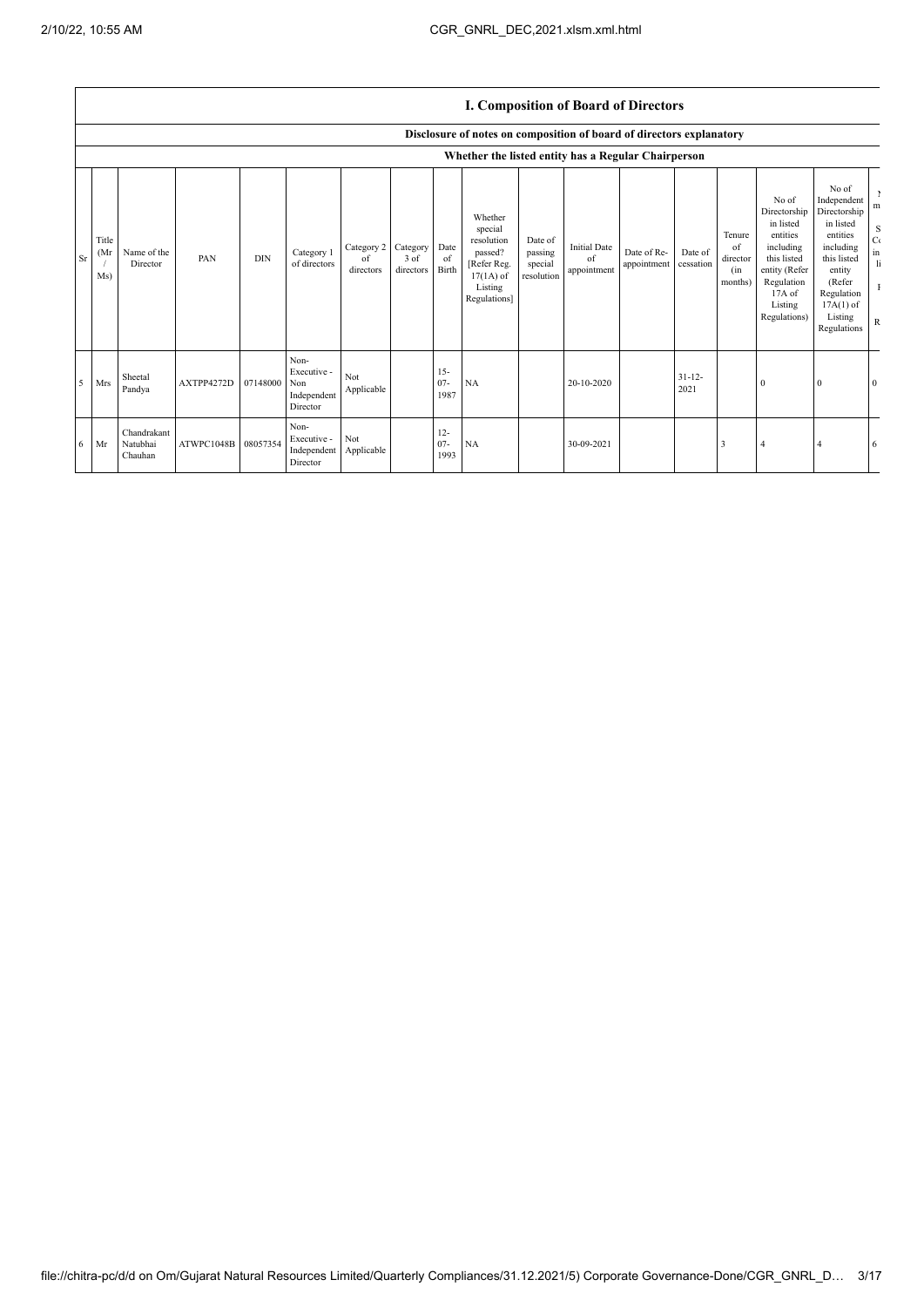|                | <b>Audit Committee Details</b> |                                 |                                                       |                            |                        |                      |                |
|----------------|--------------------------------|---------------------------------|-------------------------------------------------------|----------------------------|------------------------|----------------------|----------------|
|                |                                |                                 | Whether the Audit Committee has a Regular Chairperson |                            | Yes                    |                      |                |
| <b>Sr</b>      | <b>DIN</b><br>Number           | Name of Committee<br>members    | Category 1 of directors                               | Category 2 of<br>directors | Date of<br>Appointment | Date of<br>Cessation | <b>Remarks</b> |
|                | 07658223                       | Payal Pandya                    | Non-Executive - Independent<br>Director               | Chairperson                | 14-12-2017             |                      |                |
| $\overline{2}$ | 02467830                       | Ashok C. Shah                   | Non-Executive - Non<br><b>Independent Director</b>    | Member                     | 30-07-2007             |                      |                |
| 3              | 02916910                       | Pravin V Trivedi                | Non-Executive - Independent<br>Director               | Member                     | 23-01-2010             | 30-11-2021           |                |
| 4              | 08057354                       | Chandrakant Natubhai<br>Chauhan | Non-Executive - Independent<br>Director               | Member                     | 30-09-2021             |                      |                |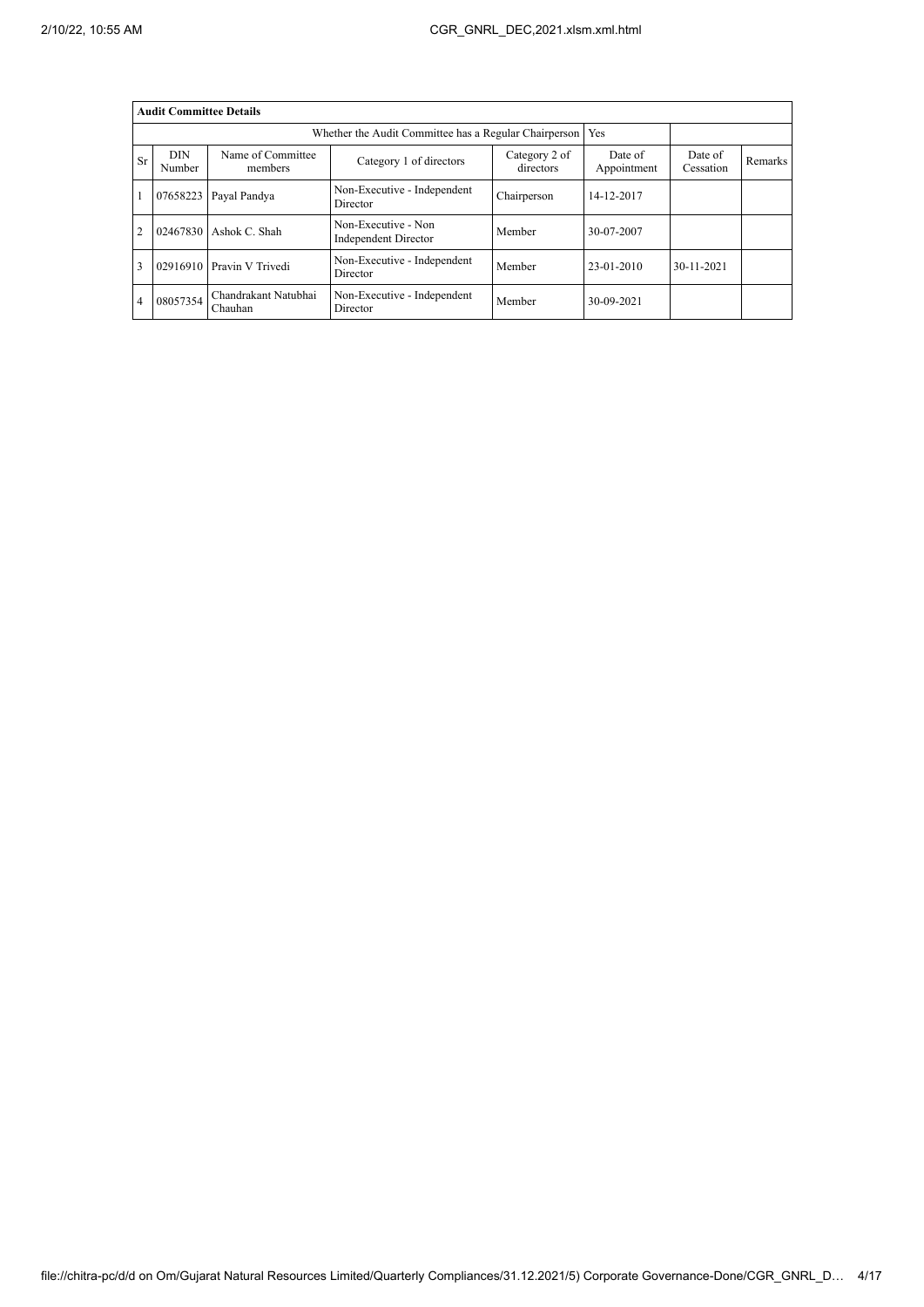|                | Nomination and remuneration committee |                                 |                                                                             |                            |                        |                      |                |  |  |  |  |
|----------------|---------------------------------------|---------------------------------|-----------------------------------------------------------------------------|----------------------------|------------------------|----------------------|----------------|--|--|--|--|
|                |                                       |                                 | Whether the Nomination and remuneration committee has a Regular Chairperson |                            | Yes                    |                      |                |  |  |  |  |
| <b>Sr</b>      | <b>DIN</b><br>Number                  | Name of Committee<br>members    | Category 1 of directors                                                     | Category 2 of<br>directors | Date of<br>Appointment | Date of<br>Cessation | <b>Remarks</b> |  |  |  |  |
|                |                                       | 02916910 Pravin V Trivedi       | Non-Executive - Independent<br>Director                                     | Chairperson                | 23-01-2010             | 30-11-2021           |                |  |  |  |  |
| $\overline{2}$ |                                       | 02467830 Ashok C. Shah          | Non-Executive - Non<br><b>Independent Director</b>                          | Member                     | 30-07-2007             |                      |                |  |  |  |  |
| 3              | 07658223                              | Payal Pandya                    | Non-Executive - Independent<br>Director                                     | Member                     | 14-12-2017             |                      |                |  |  |  |  |
| $\overline{4}$ | 08057354                              | Chandrakant Natubhai<br>Chauhan | Non-Executive - Independent<br>Director                                     | Chairperson                | 30-09-2021             |                      |                |  |  |  |  |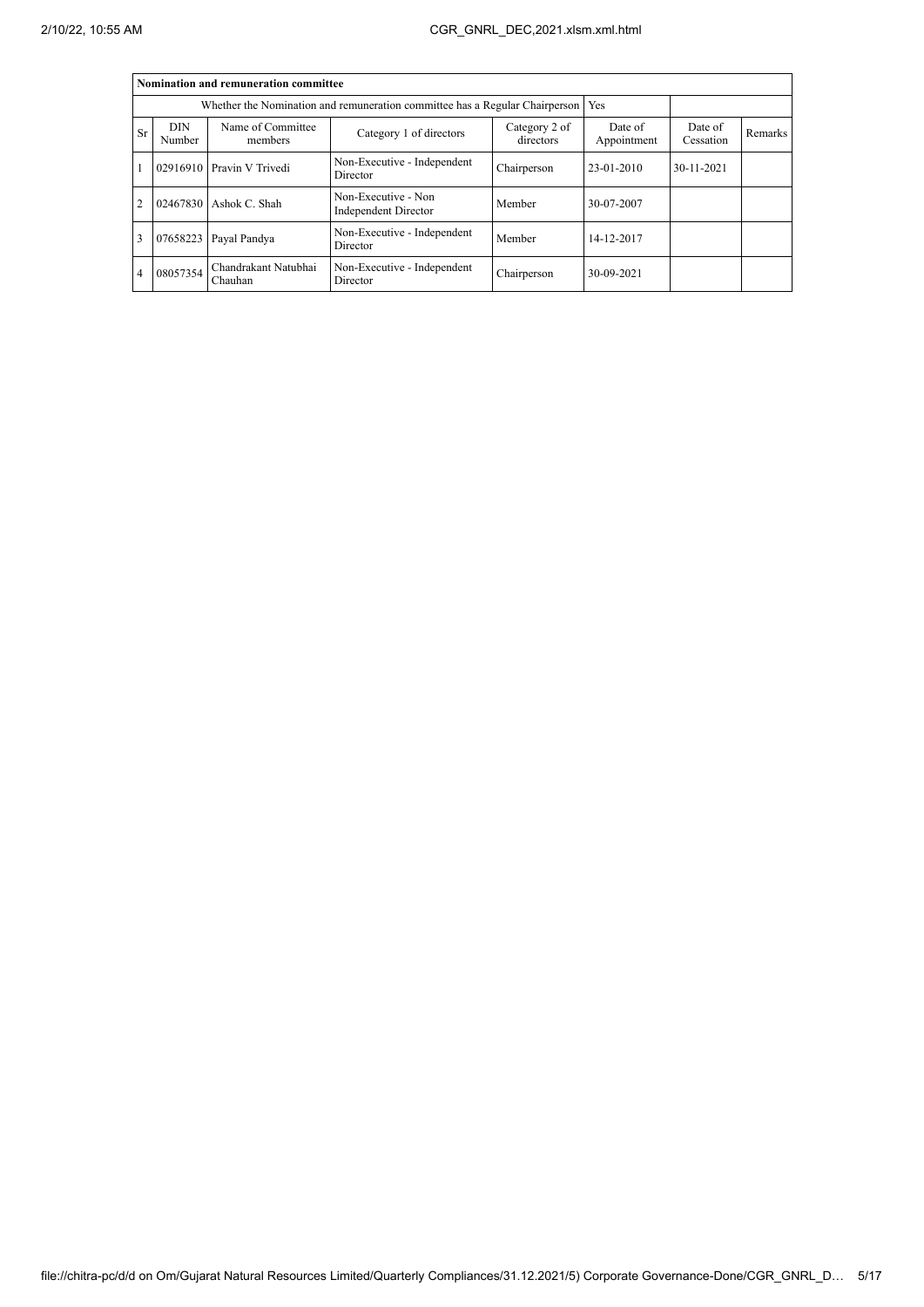|                |                      | <b>Stakeholders Relationship Committee</b> |                                                                           |                      |                |                  |  |
|----------------|----------------------|--------------------------------------------|---------------------------------------------------------------------------|----------------------|----------------|------------------|--|
|                |                      |                                            | Whether the Stakeholders Relationship Committee has a Regular Chairperson |                      | Yes            |                  |  |
| Sr             | <b>DIN</b><br>Number | Name of Committee<br>members               | Date of<br>Appointment                                                    | Date of<br>Cessation | <b>Remarks</b> |                  |  |
|                | 02916910             | Pravin V Trivedi                           | Non-Executive - Independent<br>Director                                   | Chairperson          | 23-01-2010     | $30 - 11 - 2021$ |  |
| $\overline{2}$ | 00297447             | Shalin A. Shah                             | <b>Executive Director</b>                                                 | Member               | 23-01-2010     |                  |  |
| 3              | 07658223             | Payal Pandya                               | Non-Executive - Independent<br>Director                                   | Member               | 14-12-2017     |                  |  |
| 4              | 08057354             | Chandrakant Natubhai<br>Chauhan            | Non-Executive - Independent<br>Director                                   | Chairperson          | 30-09-2021     |                  |  |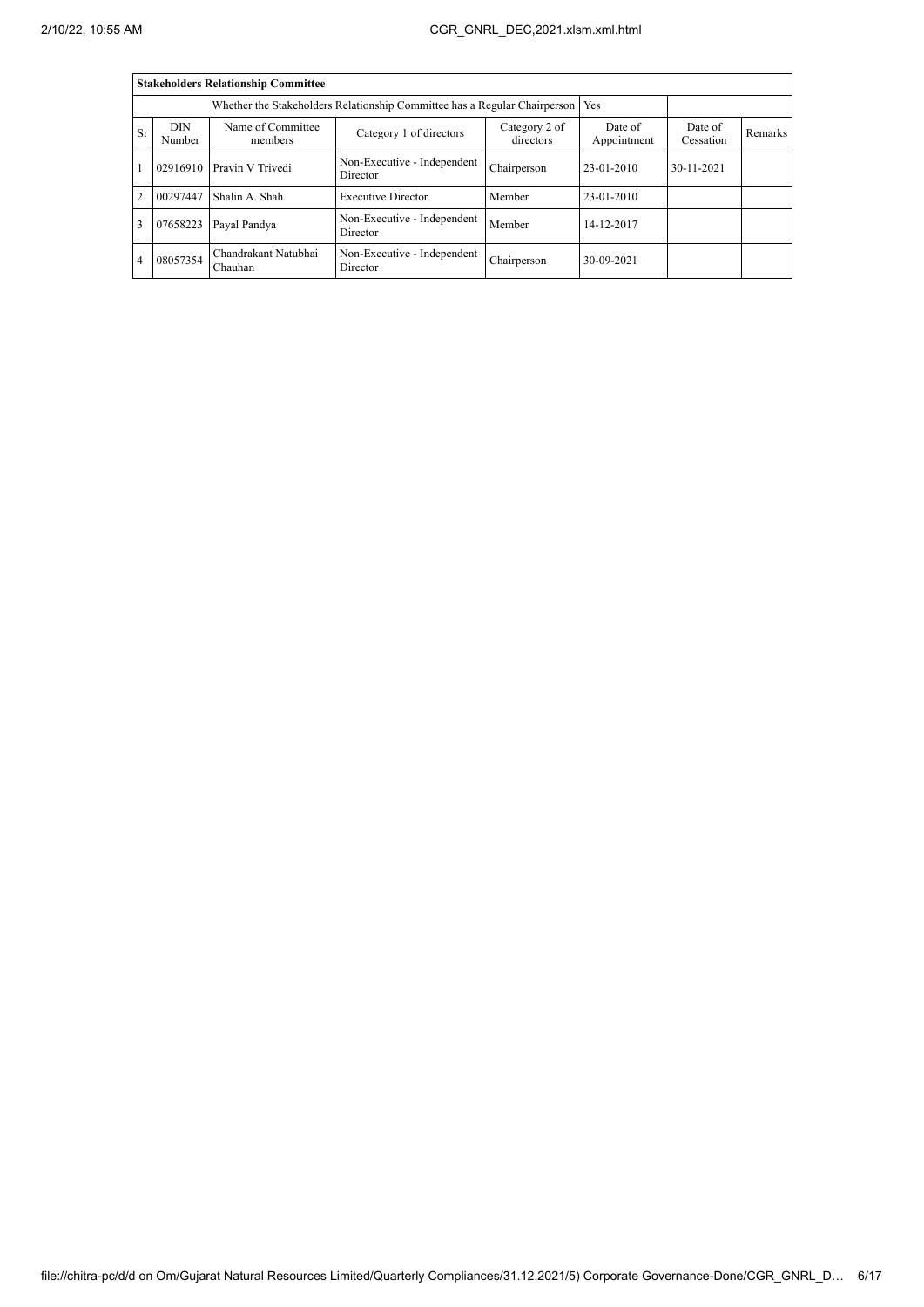|      | <b>Risk Management Committee</b> |                                                                 |                            |                            |                        |                      |         |  |  |  |  |
|------|----------------------------------|-----------------------------------------------------------------|----------------------------|----------------------------|------------------------|----------------------|---------|--|--|--|--|
|      |                                  | Whether the Risk Management Committee has a Regular Chairperson |                            |                            |                        |                      |         |  |  |  |  |
| l Sr | DIN<br>Number                    | Name of Committee<br>members                                    | Category 1 of<br>directors | Category 2 of<br>directors | Date of<br>Appointment | Date of<br>Cessation | Remarks |  |  |  |  |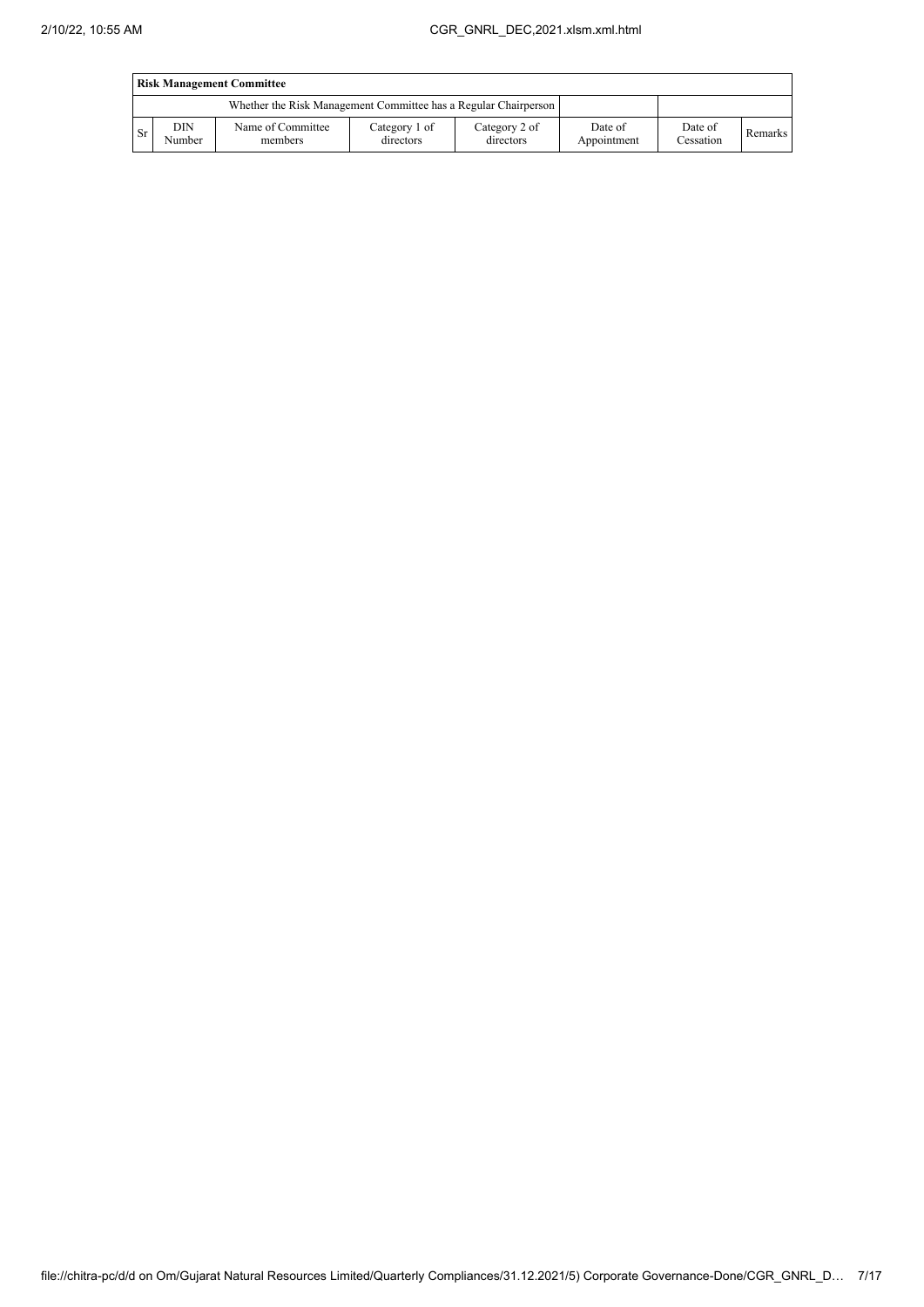|           | Corporate Social Responsibility Committee                                       |                              |                            |                            |                        |                      |         |  |  |  |  |
|-----------|---------------------------------------------------------------------------------|------------------------------|----------------------------|----------------------------|------------------------|----------------------|---------|--|--|--|--|
|           | Whether the Corporate Social Responsibility Committee has a Regular Chairperson |                              |                            |                            |                        |                      |         |  |  |  |  |
| <b>Sr</b> | DIN.<br>Number                                                                  | Name of Committee<br>members | Category 1 of<br>directors | Category 2 of<br>directors | Date of<br>Appointment | Date of<br>Cessation | Remarks |  |  |  |  |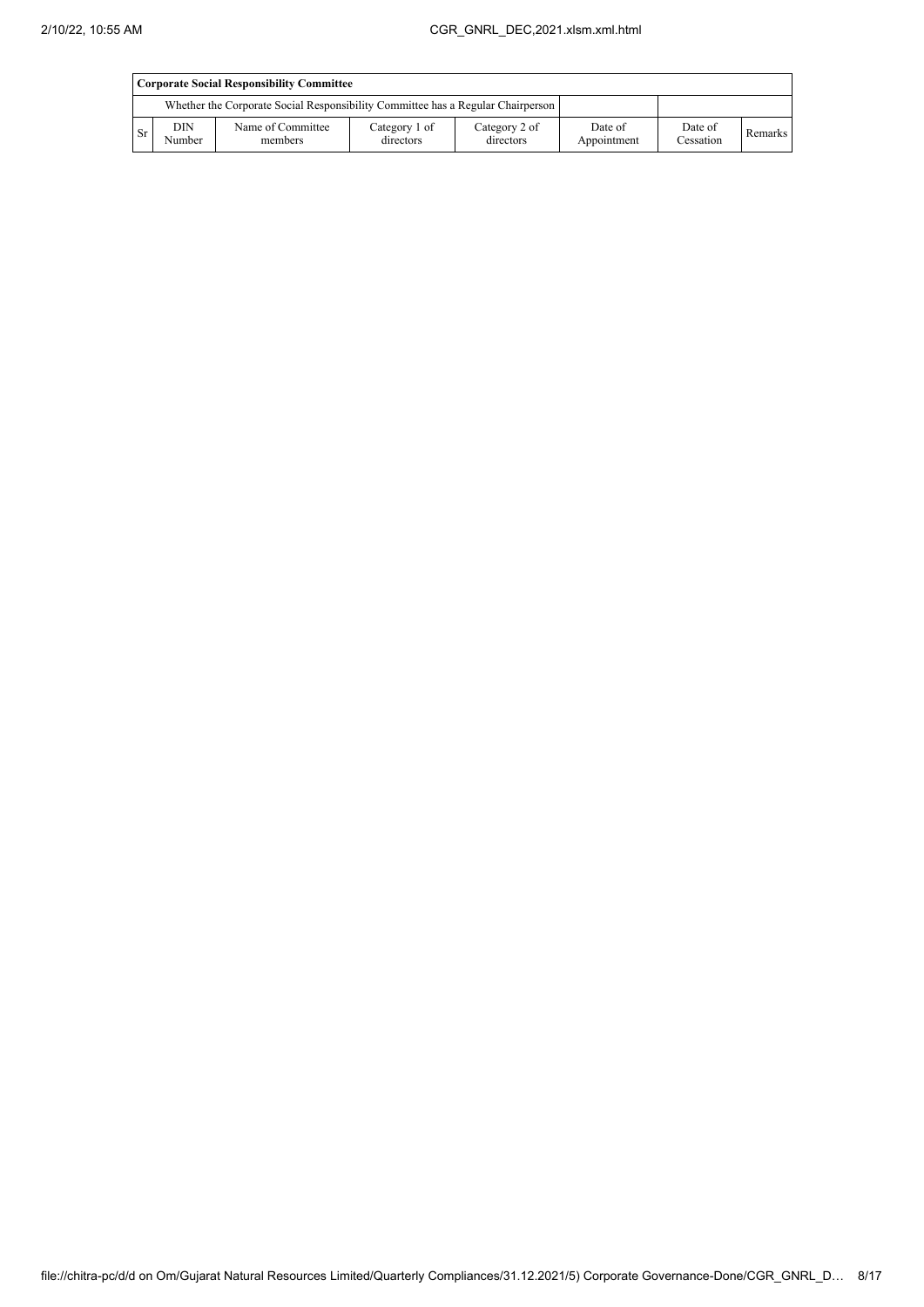| <b>Other Committee</b> |                                                                                                                                     |  |  |  |  |  |  |  |  |  |  |
|------------------------|-------------------------------------------------------------------------------------------------------------------------------------|--|--|--|--|--|--|--|--|--|--|
|                        | Sr   DIN Number   Name of Committee members   Name of other committee   Category 1 of directors   Category 2 of directors   Remarks |  |  |  |  |  |  |  |  |  |  |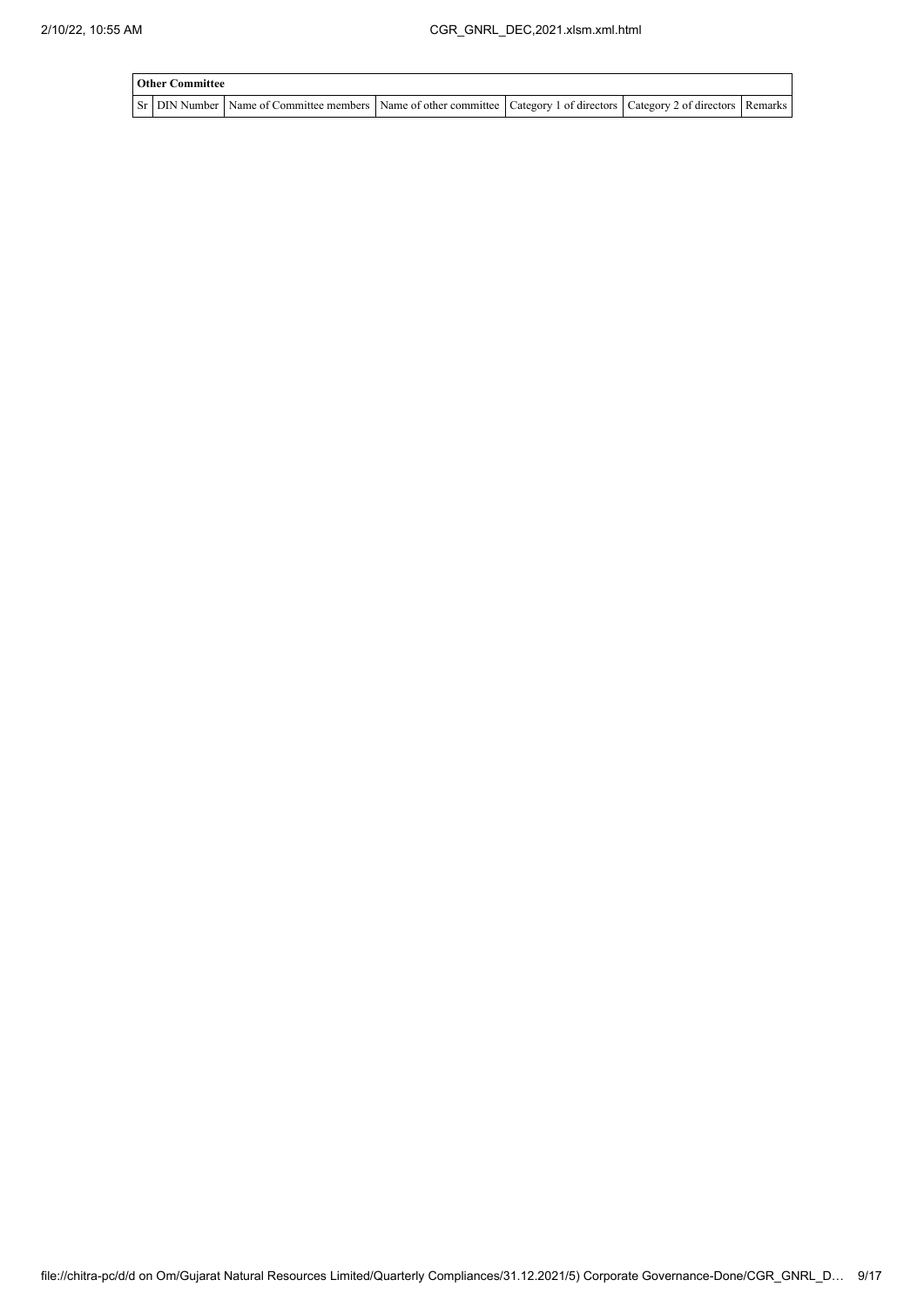|                | Annexure 1                                                          |                                                               |                                                                      |                                       |                                                     |                                                                                      |                                                                        |  |  |  |  |
|----------------|---------------------------------------------------------------------|---------------------------------------------------------------|----------------------------------------------------------------------|---------------------------------------|-----------------------------------------------------|--------------------------------------------------------------------------------------|------------------------------------------------------------------------|--|--|--|--|
|                | Annexure 1                                                          |                                                               |                                                                      |                                       |                                                     |                                                                                      |                                                                        |  |  |  |  |
|                | <b>III. Meeting of Board of Directors</b>                           |                                                               |                                                                      |                                       |                                                     |                                                                                      |                                                                        |  |  |  |  |
|                | Disclosure of notes on meeting of<br>board of directors explanatory |                                                               |                                                                      |                                       |                                                     |                                                                                      |                                                                        |  |  |  |  |
| <b>Sr</b>      | $Date(s)$ of<br>meeting (if any)<br>in the previous<br>quarter      | $Date(s)$ of<br>meeting (if any)<br>in the current<br>quarter | Maximum gap<br>between any two<br>consecutive (in<br>number of days) | Notes for<br>not<br>providing<br>Date | Whether<br>requirement of<br>Ouorum met<br>(Yes/No) | Number of Directors<br>present* (All directors<br>including Independent<br>Director) | No. of<br>Independent<br><b>Directors</b><br>attending the<br>meeting* |  |  |  |  |
|                | 13-08-2021                                                          |                                                               |                                                                      |                                       | Yes                                                 | 5                                                                                    | 2                                                                      |  |  |  |  |
| $\overline{2}$ | 04-09-2021                                                          |                                                               | 21                                                                   |                                       | Yes                                                 | 5                                                                                    | 2                                                                      |  |  |  |  |
| 3              | 30-09-2021                                                          |                                                               | 25                                                                   |                                       | Yes                                                 | 5                                                                                    | $\overline{2}$                                                         |  |  |  |  |
| 4              |                                                                     | 10-11-2021                                                    | 40                                                                   |                                       | Yes                                                 | 6                                                                                    | 3                                                                      |  |  |  |  |
| 5              |                                                                     | 23-11-2021                                                    | 12                                                                   |                                       | Yes                                                 | 6                                                                                    | 3                                                                      |  |  |  |  |
| 6              |                                                                     | 20-12-2021                                                    | 26                                                                   |                                       | Yes                                                 | 5                                                                                    | 2                                                                      |  |  |  |  |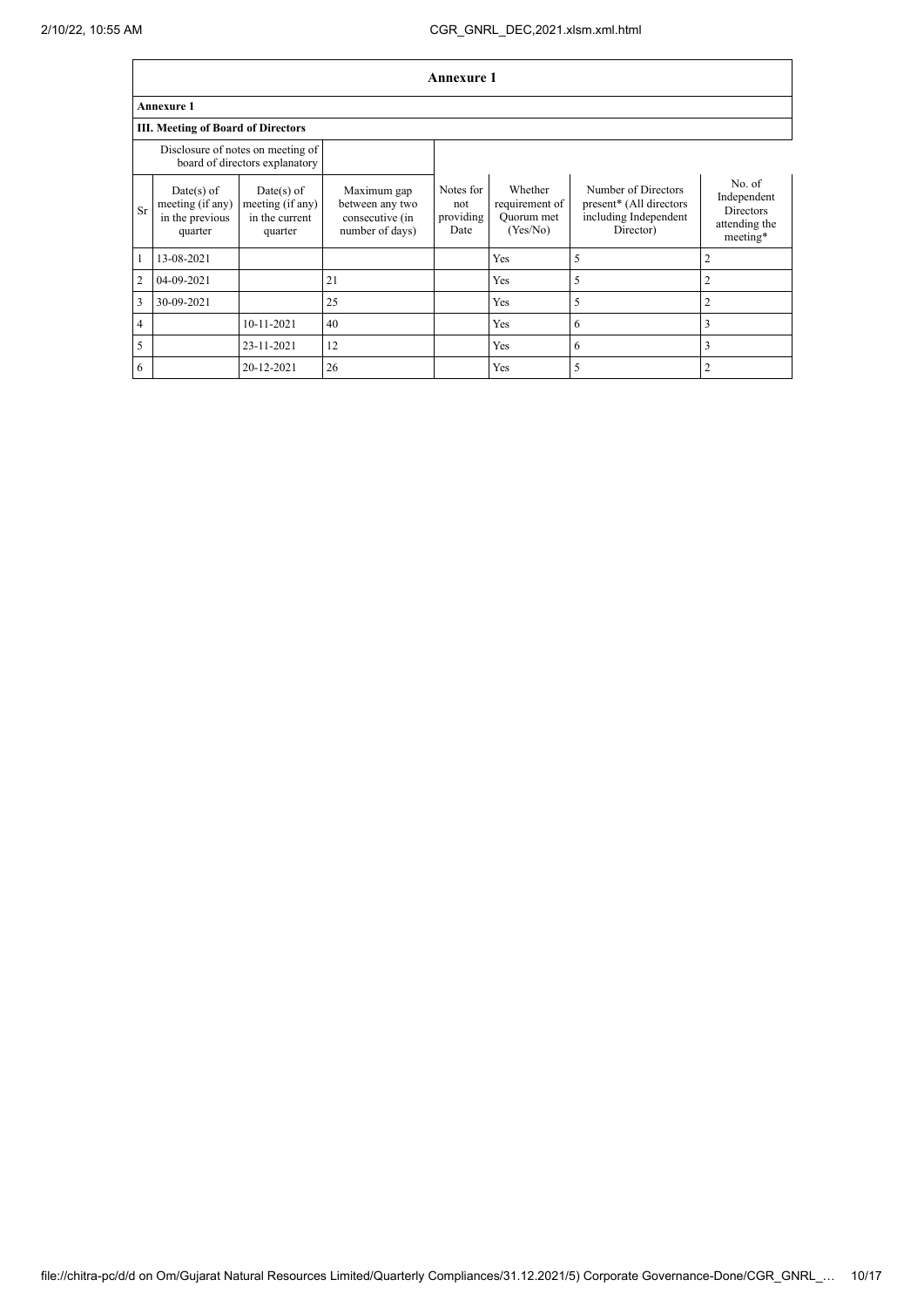|                         | <b>Annexure 1</b>                              |                                                                                                            |                                                                      |                               |                                       |                                                        |                                                                                            |                                                                           |  |  |  |
|-------------------------|------------------------------------------------|------------------------------------------------------------------------------------------------------------|----------------------------------------------------------------------|-------------------------------|---------------------------------------|--------------------------------------------------------|--------------------------------------------------------------------------------------------|---------------------------------------------------------------------------|--|--|--|
|                         | <b>IV. Meeting of Committees</b>               |                                                                                                            |                                                                      |                               |                                       |                                                        |                                                                                            |                                                                           |  |  |  |
|                         |                                                | Disclosure of notes on meeting of committees explanatory                                                   |                                                                      |                               |                                       |                                                        |                                                                                            |                                                                           |  |  |  |
| Sr                      | Name of<br>Committee                           | $Date(s)$ of meeting (Enter<br>dates of Previous quarter<br>and Current quarter in<br>chronological order) | Maximum gap<br>between any two<br>consecutive (in<br>number of days) | Name of<br>other<br>committee | Reson for<br>not<br>providing<br>date | Whether<br>requirement<br>of Quorum<br>met<br>(Yes/No) | Number of<br>Directors present*<br>(All directors<br>including<br>Independent<br>Director) | No. of<br>Independent<br><b>Directors</b><br>attending<br>the<br>meeting* |  |  |  |
| $\mathbf{1}$            | Audit<br>Committee                             | 13-08-2021                                                                                                 |                                                                      |                               |                                       | Yes                                                    | 3                                                                                          | $\overline{2}$                                                            |  |  |  |
| $\overline{c}$          | Audit<br>Committee                             | 10-11-2021                                                                                                 | 88                                                                   |                               |                                       | Yes                                                    | 4                                                                                          | 3                                                                         |  |  |  |
| $\overline{\mathbf{3}}$ | Nomination<br>and<br>remuneration<br>committee | $04 - 09 - 2021$                                                                                           |                                                                      |                               |                                       | Yes                                                    | 3                                                                                          | $\overline{2}$                                                            |  |  |  |
| $\overline{4}$          | Nomination<br>and<br>remuneration<br>committee | 30-09-2021                                                                                                 |                                                                      |                               |                                       | Yes                                                    | 3                                                                                          | $\overline{2}$                                                            |  |  |  |
| 5                       | Nomination<br>and<br>remuneration<br>committee | 20-12-2021                                                                                                 |                                                                      |                               |                                       | Yes                                                    | 3                                                                                          | $\overline{2}$                                                            |  |  |  |
| 6                       | Stakeholders<br>Relationship<br>Committee      | 13-08-2021                                                                                                 |                                                                      |                               |                                       | Yes                                                    | 3                                                                                          | $\overline{2}$                                                            |  |  |  |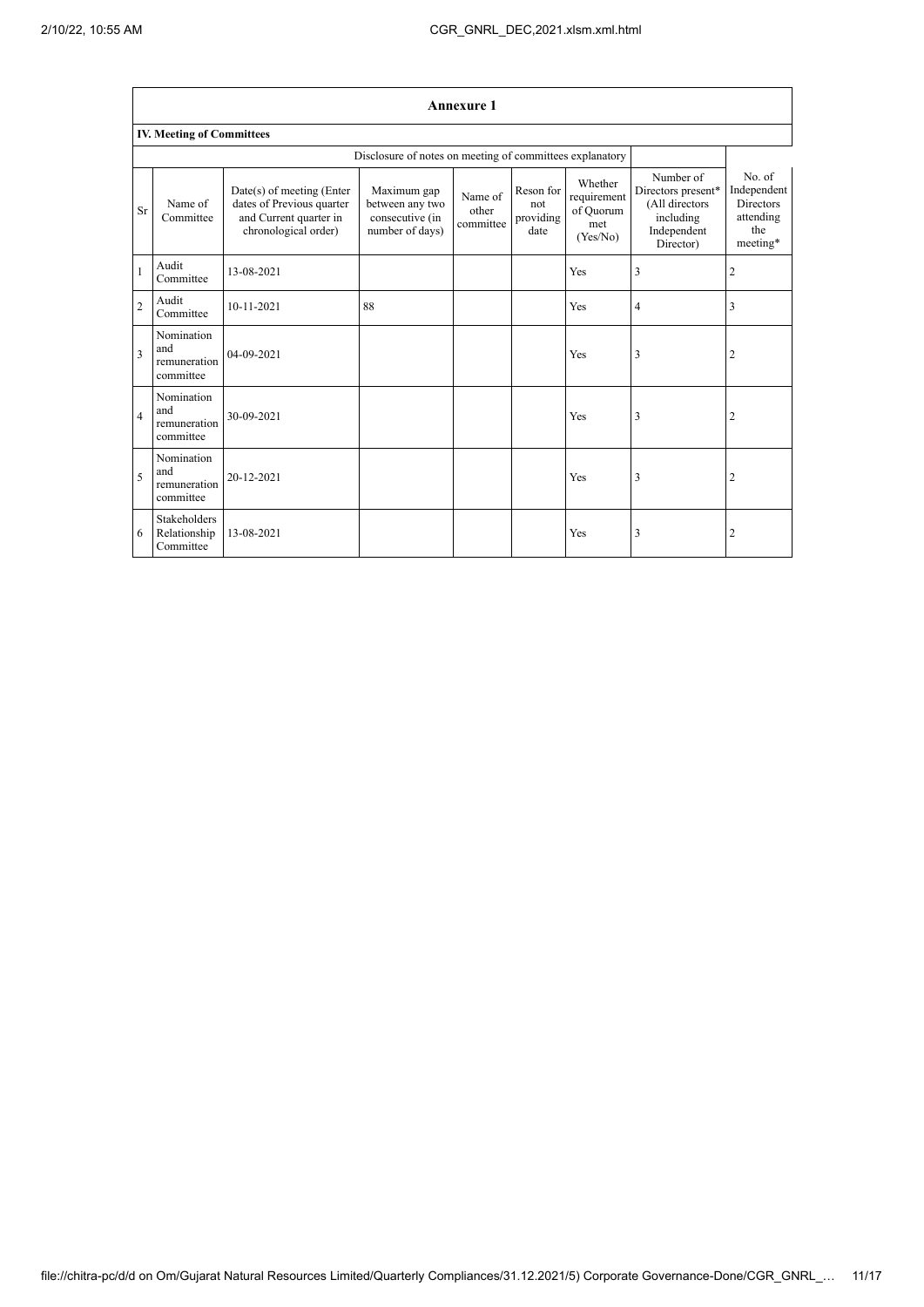|           | <b>Annexure 1</b>                                |                                                                                                            |                                                                      |                               |                                       |                                                       |                                                                                            |                                                                           |  |  |  |  |
|-----------|--------------------------------------------------|------------------------------------------------------------------------------------------------------------|----------------------------------------------------------------------|-------------------------------|---------------------------------------|-------------------------------------------------------|--------------------------------------------------------------------------------------------|---------------------------------------------------------------------------|--|--|--|--|
|           | <b>IV. Meeting of Committees</b>                 |                                                                                                            |                                                                      |                               |                                       |                                                       |                                                                                            |                                                                           |  |  |  |  |
| <b>Sr</b> | Name of<br>Committee                             | $Date(s)$ of meeting (Enter<br>dates of Previous quarter<br>and Current quarter in<br>chronological order) | Maximum gap<br>between any two<br>consecutive (in<br>number of days) | Name of<br>other<br>committee | Reson for<br>not<br>providing<br>date | Whether<br>requirement<br>of Quorum<br>met<br>Yes/No) | Number of<br>Directors present*<br>(All directors<br>including<br>Independent<br>Director) | No. of<br>Independent<br><b>Directors</b><br>attending<br>the<br>meeting* |  |  |  |  |
|           | <b>Stakeholders</b><br>Relationship<br>Committee | 10-11-2021                                                                                                 |                                                                      |                               |                                       | Yes                                                   | $\overline{4}$                                                                             |                                                                           |  |  |  |  |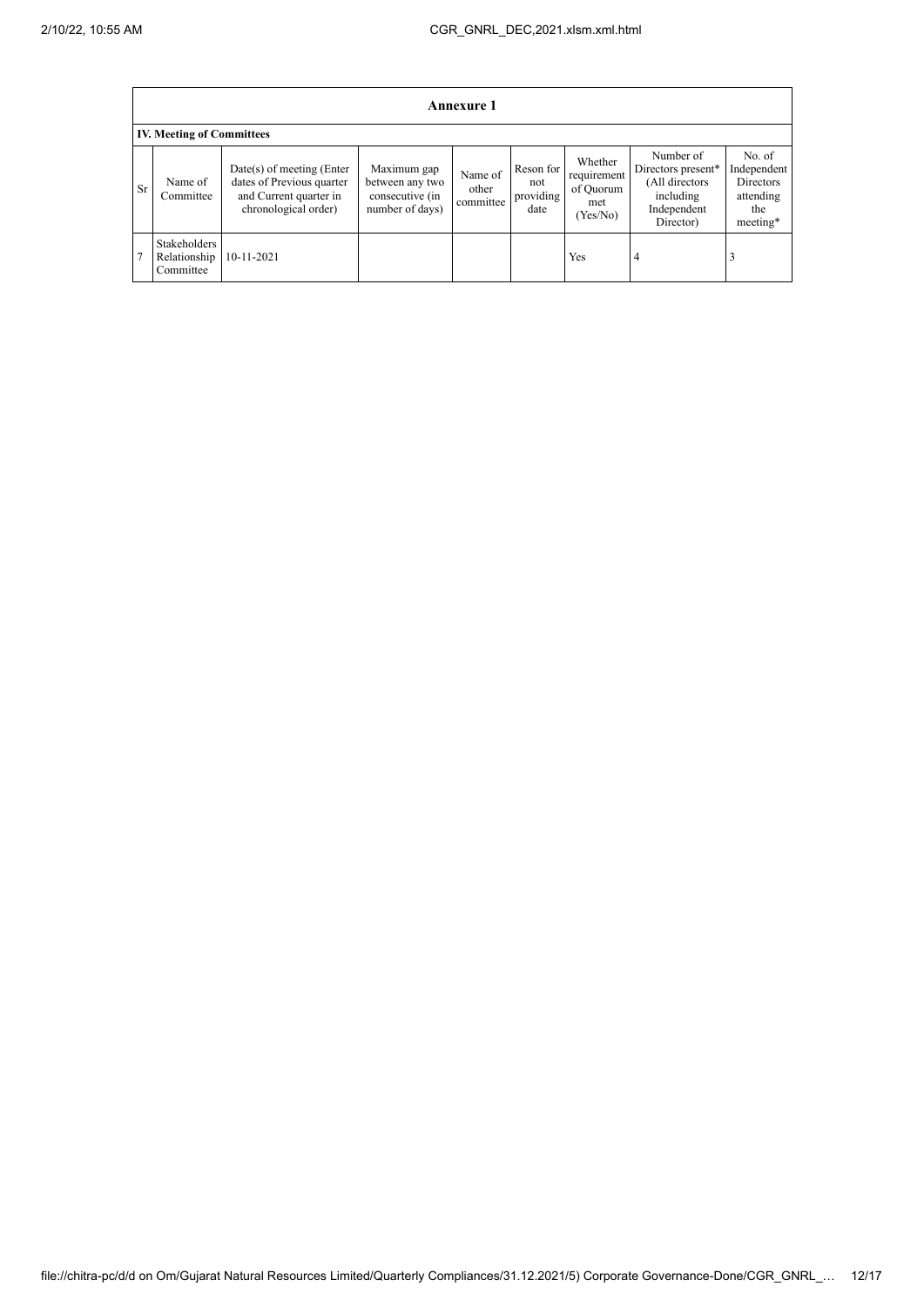|                                      | Annexure 1                                                                                                |                                  |                                                                    |  |  |  |
|--------------------------------------|-----------------------------------------------------------------------------------------------------------|----------------------------------|--------------------------------------------------------------------|--|--|--|
| <b>V. Related Party Transactions</b> |                                                                                                           |                                  |                                                                    |  |  |  |
| Sr                                   | Subject                                                                                                   | Compliance status<br>(Yes/No/NA) | If status is "No" details of non-<br>compliance may be given here. |  |  |  |
|                                      | Whether prior approval of audit committee obtained                                                        | Yes                              |                                                                    |  |  |  |
|                                      | Whether shareholder approval obtained for material RPT                                                    | NА                               |                                                                    |  |  |  |
|                                      | Whether details of RPT entered into pursuant to omnibus approval<br>have been reviewed by Audit Committee | Yes                              |                                                                    |  |  |  |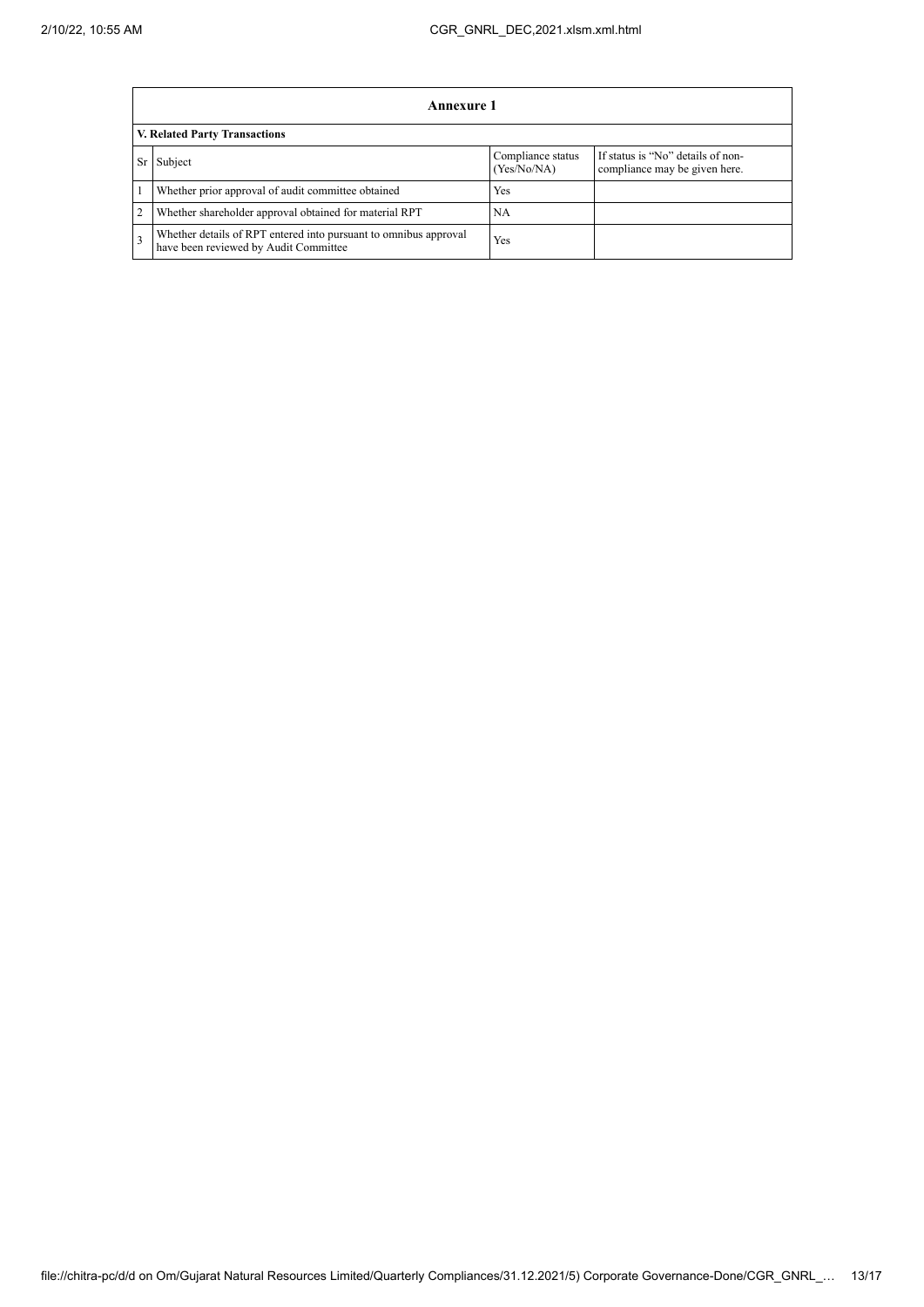|                         | <b>Annexure 1</b>                                                                                                                                                                                               |     |  |  |  |  |  |
|-------------------------|-----------------------------------------------------------------------------------------------------------------------------------------------------------------------------------------------------------------|-----|--|--|--|--|--|
| <b>VI. Affirmations</b> |                                                                                                                                                                                                                 |     |  |  |  |  |  |
|                         | Sr Subject                                                                                                                                                                                                      |     |  |  |  |  |  |
|                         | The composition of Board of Directors is in terms of SEBI (Listing obligations and disclosure requirements)<br>Regulations, 2015                                                                                |     |  |  |  |  |  |
| $\overline{2}$          | The composition of the following committees is in terms of SEBI(Listing obligations and disclosure requirements)<br>Regulations, 2015 a. Audit Committee                                                        | Yes |  |  |  |  |  |
| $\overline{\mathbf{3}}$ | The composition of the following committees is in terms of SEBI(Listing obligations and disclosure requirements)<br>Regulations, 2015. b. Nomination & remuneration committee                                   | Yes |  |  |  |  |  |
| $\overline{4}$          | The composition of the following committees is in terms of SEBI(Listing obligations and disclosure requirements)<br>Regulations, 2015. c. Stakeholders relationship committee                                   | Yes |  |  |  |  |  |
| 5                       | The composition of the following committees is in terms of SEBI(Listing obligations and disclosure requirements)<br>Regulations, 2015. d. Risk management committee (applicable to the top 500 listed entities) | NA  |  |  |  |  |  |
| 6                       | The committee members have been made aware of their powers, role and responsibilities as specified in SEBI<br>(Listing obligations and disclosure requirements) Regulations, 2015.                              | Yes |  |  |  |  |  |
| $\overline{7}$          | The meetings of the board of directors and the above committees have been conducted in the manner as specified in<br>Yes<br>SEBI (Listing obligations and disclosure requirements) Regulations, 2015.           |     |  |  |  |  |  |
| 8                       | This report and/or the report submitted in the previous quarter has been placed before Board of Directors.                                                                                                      | Yes |  |  |  |  |  |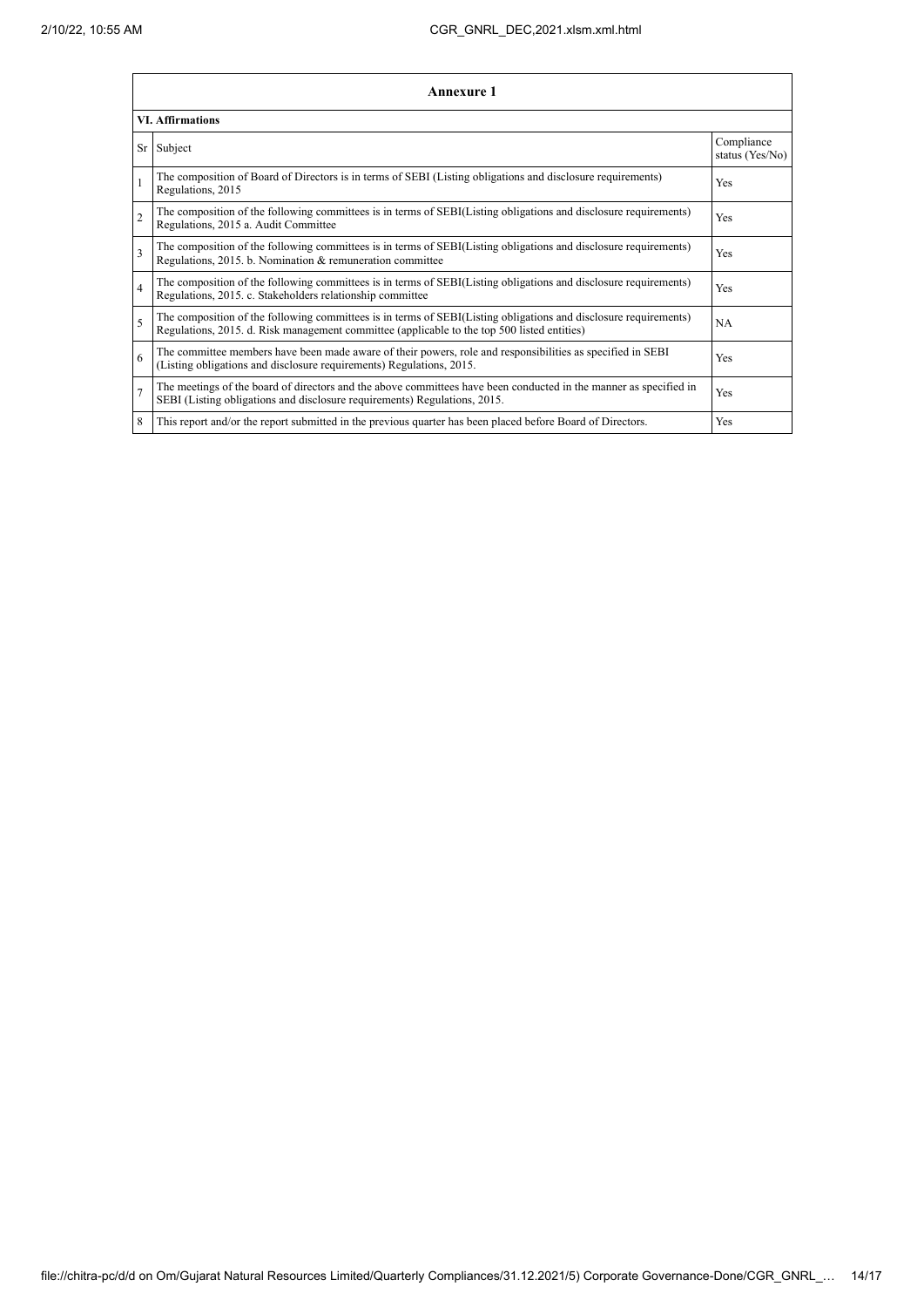|      | <b>Annexure 1</b> |                          |  |
|------|-------------------|--------------------------|--|
| . Sr | Subject           | Compliance status        |  |
|      | Name of signatory | Shalin Ashok Shah        |  |
|      | Designation       | <b>Managing Director</b> |  |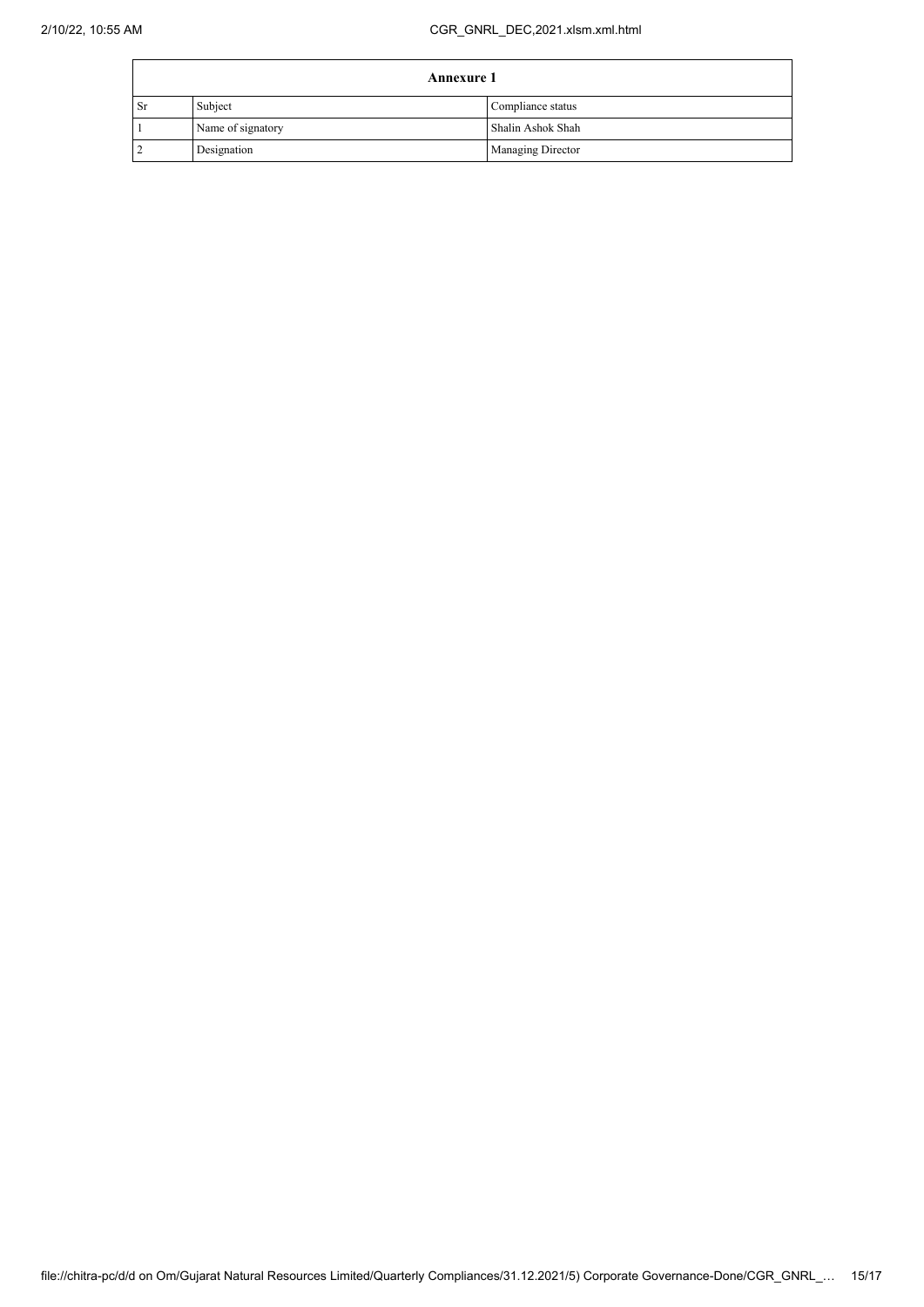$\mathbf{r}$ 

| <b>Signatory Details</b> |                   |  |
|--------------------------|-------------------|--|
| Name of signatory        | Shalin Ashok Shah |  |
| Designation of person    | Managing Director |  |
| Place                    | Ahmedabad         |  |
| Date                     | 21-01-2022        |  |